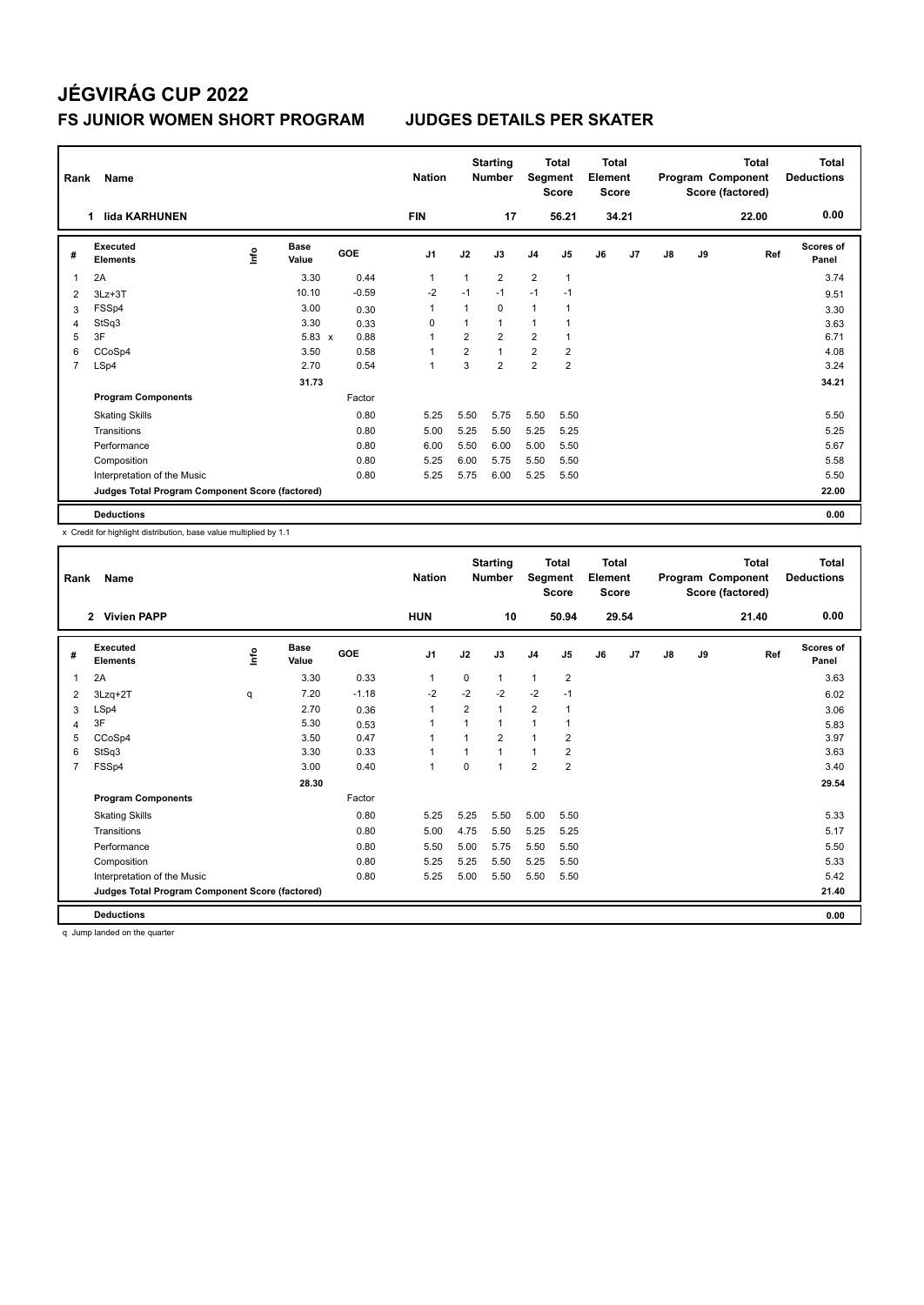#### **FS JUNIOR WOMEN SHORT PROGRAM JUDGES DETAILS PER SKATER**

|                | Rank<br><b>Name</b><br><b>Julia VAN DIJK</b><br>3 |      |                      |         | <b>Nation</b>  |                | <b>Starting</b><br><b>Number</b> |                | <b>Total</b><br><b>Segment</b><br><b>Score</b> | Total<br>Element<br><b>Score</b> |       |    |    | <b>Total</b><br>Program Component<br>Score (factored) | <b>Total</b><br><b>Deductions</b> |
|----------------|---------------------------------------------------|------|----------------------|---------|----------------|----------------|----------------------------------|----------------|------------------------------------------------|----------------------------------|-------|----|----|-------------------------------------------------------|-----------------------------------|
|                |                                                   |      |                      |         | <b>NED</b>     |                | 16                               |                | 50.47                                          |                                  | 29.27 |    |    | 21.20                                                 | 0.00                              |
| #              | Executed<br><b>Elements</b>                       | ١nf٥ | <b>Base</b><br>Value | GOE     | J <sub>1</sub> | J2             | J3                               | J <sub>4</sub> | J <sub>5</sub>                                 | J6                               | J7    | J8 | J9 | Ref                                                   | <b>Scores of</b><br>Panel         |
| -1             | $3Lz + 2T$                                        |      | 7.20                 | 0.20    | 1              | 1              | $\mathbf 0$                      | $\mathbf 0$    | 0                                              |                                  |       |    |    |                                                       | 7.40                              |
| $\overline{2}$ | 3F                                                |      | 5.30                 | 0.53    | 1              | 1              | $\overline{1}$                   | 2              | 1                                              |                                  |       |    |    |                                                       | 5.83                              |
| 3              | FSS <sub>p2</sub>                                 |      | 2.30                 | $-0.38$ | $-1$           | $-2$           | $\mathbf 0$                      | $-2$           | $-2$                                           |                                  |       |    |    |                                                       | 1.92                              |
| 4              | 2A                                                |      | 3.30                 | 0.44    |                | $\mathbf{1}$   | $\overline{1}$                   | 2              | $\overline{2}$                                 |                                  |       |    |    |                                                       | 3.74                              |
| 5              | LSp4                                              |      | 2.70                 | 0.09    | $\Omega$       | 0              | $\Omega$                         | $\overline{1}$ | 1                                              |                                  |       |    |    |                                                       | 2.79                              |
| 6              | CCoSp4                                            |      | 3.50                 | 0.35    | 1              | 1              | $\mathbf 0$                      | $\mathbf{1}$   | 2                                              |                                  |       |    |    |                                                       | 3.85                              |
| $\overline{7}$ | StSq3                                             |      | 3.30                 | 0.44    | $\mathbf{1}$   | $\overline{2}$ | 1                                | $\mathbf{1}$   | $\overline{2}$                                 |                                  |       |    |    |                                                       | 3.74                              |
|                |                                                   |      | 27.60                |         |                |                |                                  |                |                                                |                                  |       |    |    |                                                       | 29.27                             |
|                | <b>Program Components</b>                         |      |                      | Factor  |                |                |                                  |                |                                                |                                  |       |    |    |                                                       |                                   |
|                | <b>Skating Skills</b>                             |      |                      | 0.80    | 5.00           | 5.25           | 5.50                             | 5.50           | 5.25                                           |                                  |       |    |    |                                                       | 5.33                              |
|                | Transitions                                       |      |                      | 0.80    | 5.00           | 5.00           | 5.25                             | 5.25           | 5.00                                           |                                  |       |    |    |                                                       | 5.08                              |
|                | Performance                                       |      |                      | 0.80    | 5.25           | 5.50           | 5.50                             | 5.50           | 5.25                                           |                                  |       |    |    |                                                       | 5.42                              |
|                | Composition                                       |      |                      | 0.80    | 5.00           | 5.25           | 5.25                             | 5.25           | 5.25                                           |                                  |       |    |    |                                                       | 5.25                              |
|                | Interpretation of the Music                       |      |                      | 0.80    | 5.25           | 5.75           | 5.50                             | 5.50           | 5.25                                           |                                  |       |    |    |                                                       | 5.42                              |
|                | Judges Total Program Component Score (factored)   |      |                      |         |                |                |                                  |                |                                                |                                  |       |    |    |                                                       | 21.20                             |
|                | <b>Deductions</b>                                 |      |                      |         |                |                |                                  |                |                                                |                                  |       |    |    |                                                       | 0.00                              |

| Rank           | Name<br>4 Janna JYRKINEN                        |      |                      |            | <b>Nation</b>  |                | <b>Starting</b><br><b>Number</b> | Segment        | <b>Total</b><br><b>Score</b> | <b>Total</b><br>Element<br>Score |       |    |    | Total<br>Program Component<br>Score (factored) | <b>Total</b><br><b>Deductions</b> |
|----------------|-------------------------------------------------|------|----------------------|------------|----------------|----------------|----------------------------------|----------------|------------------------------|----------------------------------|-------|----|----|------------------------------------------------|-----------------------------------|
|                |                                                 |      |                      |            | <b>FIN</b>     |                | 1                                |                | 49.29                        |                                  | 30.09 |    |    | 20.20                                          | $-1.00$                           |
| #              | Executed<br><b>Elements</b>                     | ١nf٥ | <b>Base</b><br>Value | <b>GOE</b> | J <sub>1</sub> | J2             | J3                               | J <sub>4</sub> | J <sub>5</sub>               | J6                               | J7    | J8 | J9 | Ref                                            | Scores of<br>Panel                |
| 1              | 2A                                              |      | 3.30                 | 0.44       | 1              | 1              | $\overline{2}$                   | $\overline{2}$ | $\mathbf{1}$                 |                                  |       |    |    |                                                | 3.74                              |
| 2              | 3Lz+3Tq                                         | q    | 10.10                | $-2.95$    | $-5$           | -4             | $-5$                             | $-5$           | $-5$                         |                                  |       |    |    |                                                | 7.15                              |
| 3              | CCoSp4                                          |      | 3.50                 | 0.58       |                | $\overline{2}$ | $\mathbf{1}$                     | $\overline{2}$ | $\overline{2}$               |                                  |       |    |    |                                                | 4.08                              |
| 4              | 3F!                                             |      | 5.30                 | $-0.35$    | 0              | 1              | $-1$                             | $-1$           | $-1$                         |                                  |       |    |    |                                                | 4.95                              |
| 5              | StSq3                                           |      | 3.30                 | 0.33       |                | $\overline{2}$ | $\mathbf{1}$                     | 1              | 1                            |                                  |       |    |    |                                                | 3.63                              |
| 6              | FSSp4                                           |      | 3.00                 | 0.30       |                | $\overline{2}$ | $\Omega$                         | 1              | 1                            |                                  |       |    |    |                                                | 3.30                              |
| $\overline{7}$ | LSp4                                            |      | 2.70                 | 0.54       | $\overline{2}$ | 3              | $\overline{1}$                   | $\overline{2}$ | $\overline{2}$               |                                  |       |    |    |                                                | 3.24                              |
|                |                                                 |      | 31.20                |            |                |                |                                  |                |                              |                                  |       |    |    |                                                | 30.09                             |
|                | <b>Program Components</b>                       |      |                      | Factor     |                |                |                                  |                |                              |                                  |       |    |    |                                                |                                   |
|                | <b>Skating Skills</b>                           |      |                      | 0.80       | 5.25           | 5.00           | 5.00                             | 5.00           | 5.00                         |                                  |       |    |    |                                                | 5.00                              |
|                | Transitions                                     |      |                      | 0.80       | 5.00           | 4.75           | 4.75                             | 4.75           | 4.75                         |                                  |       |    |    |                                                | 4.75                              |
|                | Performance                                     |      |                      | 0.80       | 5.25           | 5.25           | 5.25                             | 4.75           | 4.75                         |                                  |       |    |    |                                                | 5.08                              |
|                | Composition                                     |      |                      | 0.80       | 5.25           | 5.50           | 5.00                             | 5.00           | 5.25                         |                                  |       |    |    |                                                | 5.17                              |
|                | Interpretation of the Music                     |      |                      | 0.80       | 5.25           | 5.25           | 5.25                             | 5.00           | 5.25                         |                                  |       |    |    |                                                | 5.25                              |
|                | Judges Total Program Component Score (factored) |      |                      |            |                |                |                                  |                |                              |                                  |       |    |    |                                                | 20.20                             |
|                | <b>Deductions</b>                               |      | Falls:               | $-1.00$    |                |                |                                  |                |                              |                                  |       |    |    |                                                | $-1.00$                           |

! Not clear edge q Jump landed on the quarter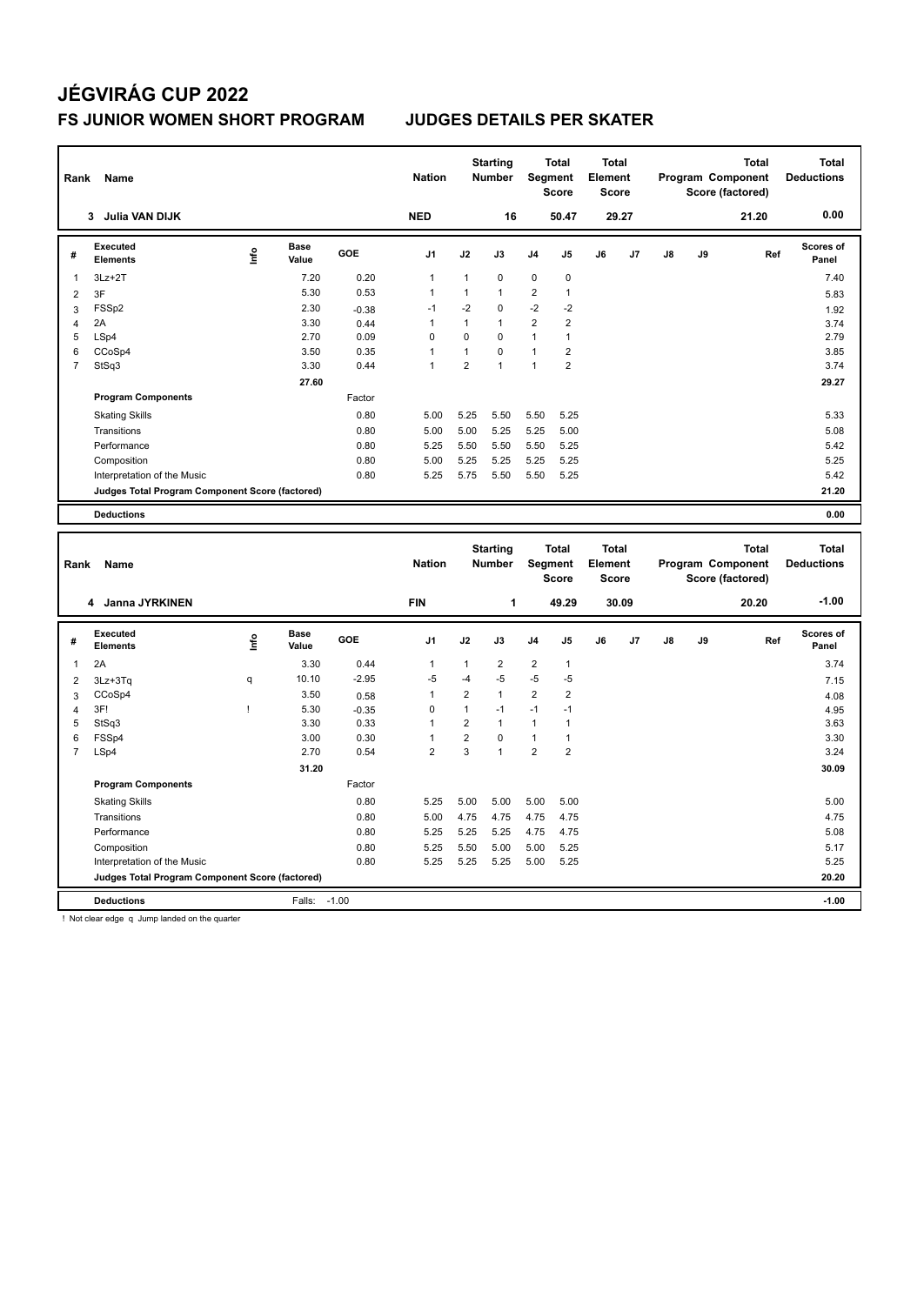### **FS JUNIOR WOMEN SHORT PROGRAM JUDGES DETAILS PER SKATER**

|                | Name<br>Rank<br>Lucia JACKOVÁ<br>5              |    |                      |         | <b>Nation</b>  |                | <b>Starting</b><br><b>Number</b> |                | <b>Total</b><br>Segment<br><b>Score</b> | Total<br>Element<br><b>Score</b> |       |    |    | <b>Total</b><br>Program Component<br>Score (factored) | Total<br><b>Deductions</b> |
|----------------|-------------------------------------------------|----|----------------------|---------|----------------|----------------|----------------------------------|----------------|-----------------------------------------|----------------------------------|-------|----|----|-------------------------------------------------------|----------------------------|
|                |                                                 |    |                      |         | <b>SVK</b>     |                | 8                                |                | 47.01                                   |                                  | 26.91 |    |    | 20.10                                                 | 0.00                       |
| #              | Executed<br><b>Elements</b>                     | ۴ů | <b>Base</b><br>Value | GOE     | J <sub>1</sub> | J2             | J3                               | J <sub>4</sub> | J5                                      | J6                               | J7    | J8 | J9 | Ref                                                   | <b>Scores of</b><br>Panel  |
|                | $3Lo+2T$                                        |    | 6.20                 | 0.00    | 0              | 1              | $\mathbf 0$                      | $\mathbf 0$    | $\mathbf 0$                             |                                  |       |    |    |                                                       | 6.20                       |
| $\overline{2}$ | 2A                                              |    | 3.30                 | 0.11    | $\mathbf 0$    | $\mathbf 0$    | $\Omega$                         | $\mathbf{1}$   | $\mathbf{1}$                            |                                  |       |    |    |                                                       | 3.41                       |
| 3              | 3F                                              |    | 5.30                 | $-0.53$ | $-1$           | $-1$           | $-1$                             | $-1$           | $-1$                                    |                                  |       |    |    |                                                       | 4.77                       |
| $\overline{4}$ | LSp2                                            |    | 1.90                 | 0.06    | $\Omega$       | 1              | $\overline{1}$                   | $\mathbf 0$    | 0                                       |                                  |       |    |    |                                                       | 1.96                       |
| 5              | FSSp4                                           |    | 3.00                 | 0.10    | $\Omega$       | $\mathbf 0$    | $\mathbf 0$                      | $\mathbf{1}$   | 1                                       |                                  |       |    |    |                                                       | 3.10                       |
| 6              | StSq3                                           |    | 3.30                 | 0.55    |                | $\overline{2}$ | $\overline{1}$                   | $\overline{2}$ | $\overline{2}$                          |                                  |       |    |    |                                                       | 3.85                       |
| 7              | CCoSp4                                          |    | 3.50                 | 0.12    | 1              | 1              | $\Omega$                         | $\mathbf 0$    | $\mathbf 0$                             |                                  |       |    |    |                                                       | 3.62                       |
|                |                                                 |    | 26.50                |         |                |                |                                  |                |                                         |                                  |       |    |    |                                                       | 26.91                      |
|                | <b>Program Components</b>                       |    |                      | Factor  |                |                |                                  |                |                                         |                                  |       |    |    |                                                       |                            |
|                | <b>Skating Skills</b>                           |    |                      | 0.80    | 5.25           | 5.00           | 5.25                             | 5.00           | 4.75                                    |                                  |       |    |    |                                                       | 5.08                       |
|                | Transitions                                     |    |                      | 0.80    | 4.75           | 5.00           | 4.75                             | 5.00           | 4.75                                    |                                  |       |    |    |                                                       | 4.83                       |
|                | Performance                                     |    |                      | 0.80    | 5.00           | 5.25           | 5.25                             | 5.00           | 5.00                                    |                                  |       |    |    |                                                       | 5.08                       |
|                | Composition                                     |    |                      | 0.80    | 5.00           | 5.50           | 5.00                             | 5.25           | 5.00                                    |                                  |       |    |    |                                                       | 5.08                       |
|                | Interpretation of the Music                     |    |                      | 0.80    | 4.75           | 5.00           | 5.25                             | 5.25           | 5.00                                    |                                  |       |    |    |                                                       | 5.08                       |
|                | Judges Total Program Component Score (factored) |    |                      |         |                |                |                                  |                |                                         |                                  |       |    |    |                                                       | 20.10                      |
|                | <b>Deductions</b>                               |    |                      |         |                |                |                                  |                |                                         |                                  |       |    |    |                                                       | 0.00                       |
|                |                                                 |    |                      |         |                |                |                                  |                |                                         |                                  |       |    |    |                                                       |                            |

| Rank           | Name                                            |      |                      |         | <b>Nation</b>  |                | <b>Starting</b><br><b>Number</b> |                | <b>Total</b><br>Segment<br><b>Score</b> | <b>Total</b><br>Element<br><b>Score</b> |       |    |    | <b>Total</b><br>Program Component<br>Score (factored) | <b>Total</b><br><b>Deductions</b> |
|----------------|-------------------------------------------------|------|----------------------|---------|----------------|----------------|----------------------------------|----------------|-----------------------------------------|-----------------------------------------|-------|----|----|-------------------------------------------------------|-----------------------------------|
|                | <b>Katinka ZSEMBERY</b><br>6                    |      |                      |         | <b>HUN</b>     |                | $\mathbf{2}$                     |                | 43.61                                   |                                         | 22.93 |    |    | 20.68                                                 | 0.00                              |
| #              | Executed<br><b>Elements</b>                     | lnfo | <b>Base</b><br>Value | GOE     | J <sub>1</sub> | J2             | J3                               | J <sub>4</sub> | J <sub>5</sub>                          | J6                                      | J7    | J8 | J9 | Ref                                                   | <b>Scores of</b><br>Panel         |
| 1              | $3Lo+2T$                                        |      | 6.20                 | $-2.45$ | $-5$           | $-5$           | $-4$                             | $-5$           | $-5$                                    |                                         |       |    |    |                                                       | 3.75                              |
| $\overline{2}$ | 2A                                              |      | 3.30                 | 0.33    | 1              | 1              | $\mathbf{1}$                     | $\mathbf{1}$   | 0                                       |                                         |       |    |    |                                                       | 3.63                              |
| 3              | FSSp4                                           |      | 3.00                 | 0.10    | 0              | 1              | 0                                | 1              | 0                                       |                                         |       |    |    |                                                       | 3.10                              |
| 4              | 2F                                              |      | $1.98 \times$        | $-0.06$ | 0              | 0              | $\mathbf 0$                      | $-1$           | $-1$                                    |                                         |       |    |    |                                                       | 1.92                              |
| 5              | CCoSp4                                          |      | 3.50                 | 0.23    |                | $\Omega$       | $\mathbf 0$                      | 1              | 1                                       |                                         |       |    |    |                                                       | 3.73                              |
| 6              | StSq3                                           |      | 3.30                 | 0.44    | $\overline{2}$ | 3              |                                  | 1              | 0                                       |                                         |       |    |    |                                                       | 3.74                              |
| 7              | LSp4                                            |      | 2.70                 | 0.36    | 1              | $\overline{2}$ | $\overline{1}$                   | $\overline{2}$ | $\overline{1}$                          |                                         |       |    |    |                                                       | 3.06                              |
|                |                                                 |      | 23.98                |         |                |                |                                  |                |                                         |                                         |       |    |    |                                                       | 22.93                             |
|                | <b>Program Components</b>                       |      |                      | Factor  |                |                |                                  |                |                                         |                                         |       |    |    |                                                       |                                   |
|                | <b>Skating Skills</b>                           |      |                      | 0.80    | 5.50           | 5.00           | 5.25                             | 4.75           | 4.25                                    |                                         |       |    |    |                                                       | 5.00                              |
|                | Transitions                                     |      |                      | 0.80    | 5.25           | 5.25           | 5.25                             | 4.50           | 4.00                                    |                                         |       |    |    |                                                       | 5.00                              |
|                | Performance                                     |      |                      | 0.80    | 5.25           | 5.00           | 5.50                             | 5.25           | 4.25                                    |                                         |       |    |    |                                                       | 5.17                              |
|                | Composition                                     |      |                      | 0.80    | 5.50           | 5.00           | 5.50                             | 5.25           | 4.50                                    |                                         |       |    |    |                                                       | 5.25                              |
|                | Interpretation of the Music                     |      |                      | 0.80    | 5.75           | 5.75           | 5.50                             | 5.00           | 4.25                                    |                                         |       |    |    |                                                       | 5.42                              |
|                | Judges Total Program Component Score (factored) |      |                      |         |                |                |                                  |                |                                         |                                         |       |    |    |                                                       | 20.68                             |
|                | <b>Deductions</b>                               |      |                      |         |                |                |                                  |                |                                         |                                         |       |    |    |                                                       | 0.00                              |

x Credit for highlight distribution, base value multiplied by 1.1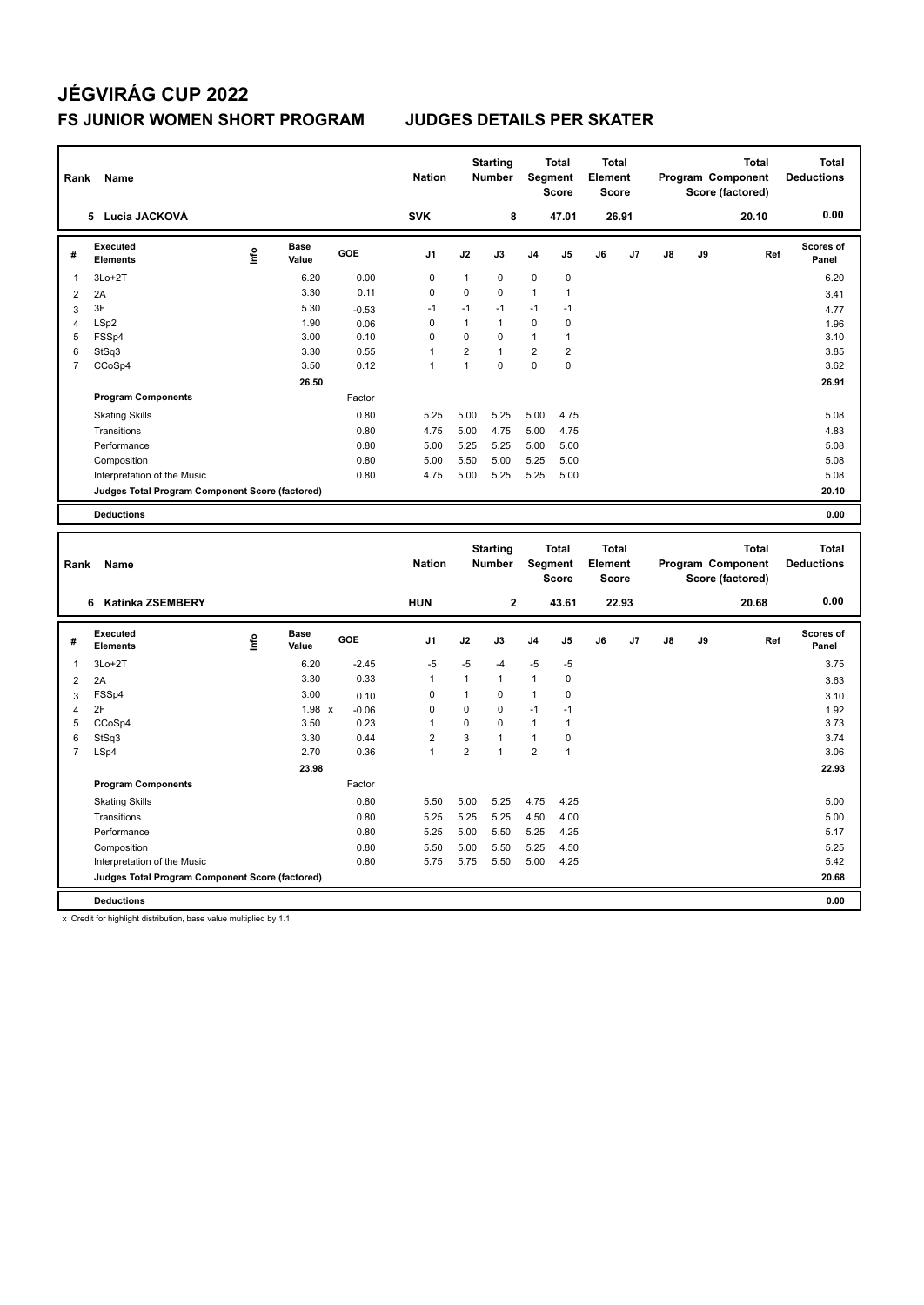### **FS JUNIOR WOMEN SHORT PROGRAM JUDGES DETAILS PER SKATER**

| Rank           | Name                                            |         |                      |            | <b>Nation</b>  |                | <b>Starting</b><br><b>Number</b> | Segment        | <b>Total</b><br><b>Score</b> | Total<br>Element<br>Score |       |               |    | Total<br>Program Component<br>Score (factored) | Total<br><b>Deductions</b> |
|----------------|-------------------------------------------------|---------|----------------------|------------|----------------|----------------|----------------------------------|----------------|------------------------------|---------------------------|-------|---------------|----|------------------------------------------------|----------------------------|
|                | <b>Regina SCHERMANN</b><br>$\overline{7}$       |         |                      |            | <b>HUN</b>     |                | 12                               |                | 43.13                        |                           | 23.35 |               |    | 20.78                                          | $-1.00$                    |
| #              | Executed<br><b>Elements</b>                     | lnfo    | <b>Base</b><br>Value | <b>GOE</b> | J <sub>1</sub> | J2             | J3                               | J <sub>4</sub> | J <sub>5</sub>               | J6                        | J7    | $\mathsf{J}8$ | J9 | Ref                                            | <b>Scores of</b><br>Panel  |
|                | 3F                                              |         | 5.30                 | $-2.65$    | $-5$           | $-5$           | $-5$                             | $-5$           | $-5$                         |                           |       |               |    |                                                | 2.65                       |
| $\overline{2}$ | $3Lz+1T*$                                       | $\star$ | 5.90                 | $-2.95$    | $-5$           | $-5$           | $-5$                             | $-5$           | $-5$                         |                           |       |               |    |                                                | 2.95                       |
| 3              | FSSp4                                           |         | 3.00                 | 0.00       | 0              | 0              | $\mathbf 0$                      | $\mathbf 0$    | $\mathbf 0$                  |                           |       |               |    |                                                | 3.00                       |
| 4              | 2A                                              |         | $3.63 \times$        | 0.33       | 1              | $\overline{2}$ | $\mathbf{1}$                     | 1              | $\mathbf 0$                  |                           |       |               |    |                                                | 3.96                       |
| 5              | CCoSp4                                          |         | 3.50                 | 0.47       | $\overline{2}$ | 3              | $\mathbf{1}$                     | $\mathbf{1}$   | $\overline{1}$               |                           |       |               |    |                                                | 3.97                       |
| 6              | StSq3                                           |         | 3.30                 | 0.55       | 1              | $\overline{2}$ | $\overline{1}$                   | $\overline{2}$ | $\overline{2}$               |                           |       |               |    |                                                | 3.85                       |
| $\overline{7}$ | LSp4                                            |         | 2.70                 | 0.27       | 1              | $\overline{1}$ | $\overline{1}$                   | $\overline{1}$ | $\overline{2}$               |                           |       |               |    |                                                | 2.97                       |
|                |                                                 |         | 27.33                |            |                |                |                                  |                |                              |                           |       |               |    |                                                | 23.35                      |
|                | <b>Program Components</b>                       |         |                      | Factor     |                |                |                                  |                |                              |                           |       |               |    |                                                |                            |
|                | <b>Skating Skills</b>                           |         |                      | 0.80       | 5.75           | 5.25           | 5.75                             | 5.00           | 4.75                         |                           |       |               |    |                                                | 5.33                       |
|                | Transitions                                     |         |                      | 0.80       | 5.25           | 5.00           | 5.25                             | 5.00           | 4.50                         |                           |       |               |    |                                                | 5.08                       |
|                | Performance                                     |         |                      | 0.80       | 5.50           | 5.00           | 5.50                             | 4.50           | 4.50                         |                           |       |               |    |                                                | 5.00                       |
|                | Composition                                     |         |                      | 0.80       | 5.75           | 5.50           | 5.50                             | 4.75           | 5.00                         |                           |       |               |    |                                                | 5.33                       |
|                | Interpretation of the Music                     |         |                      | 0.80       | 5.75           | 5.25           | 5.50                             | 4.75           | 5.00                         |                           |       |               |    |                                                | 5.25                       |
|                | Judges Total Program Component Score (factored) |         |                      |            |                |                |                                  |                |                              |                           |       |               |    |                                                | 20.78                      |
|                | <b>Deductions</b>                               |         | Falls:               | $-1.00$    |                |                |                                  |                |                              |                           |       |               |    |                                                | $-1.00$                    |

\* Invalid element x Credit for highlight distribution, base value multiplied by 1.1

| Rank           | Name<br><b>Tatiana FIRSOVA</b><br>8             |          |               |            | <b>Nation</b>  |          | <b>Starting</b><br><b>Number</b> | Segment        | <b>Total</b><br><b>Score</b> | <b>Total</b><br>Element<br><b>Score</b> |       |               |    | <b>Total</b><br>Program Component<br>Score (factored) | <b>Total</b><br><b>Deductions</b> |
|----------------|-------------------------------------------------|----------|---------------|------------|----------------|----------|----------------------------------|----------------|------------------------------|-----------------------------------------|-------|---------------|----|-------------------------------------------------------|-----------------------------------|
|                |                                                 |          |               |            | <b>UKR</b>     |          | 15                               |                | 42.51                        |                                         | 23.91 |               |    | 18.60                                                 | 0.00                              |
| #              | Executed<br><b>Elements</b>                     | ١m       | Base<br>Value | <b>GOE</b> | J <sub>1</sub> | J2       | J3                               | J <sub>4</sub> | J5                           | J6                                      | J7    | $\mathsf{J}8$ | J9 | Ref                                                   | Scores of<br>Panel                |
| 1              | $3S<+2T$                                        | $\hat{}$ | 4.74          | $-0.69$    | $-3$           | $-2$     | $-2$                             | $-2$           | $-2$                         |                                         |       |               |    |                                                       | 4.05                              |
| 2              | 3F<                                             | $\prec$  | 4.24          | $-1.27$    | $-3$           | $-3$     | $-3$                             | $-3$           | $-3$                         |                                         |       |               |    |                                                       | 2.97                              |
| 3              | FSSp4                                           |          | 3.00          | 0.20       | 0              | 1        | 0                                | $\mathbf{1}$   |                              |                                         |       |               |    |                                                       | 3.20                              |
| 4              | StSq3                                           |          | 3.30          | 0.33       | $\mathbf{1}$   | $\Omega$ | $\mathbf{1}$                     | $\overline{1}$ |                              |                                         |       |               |    |                                                       | 3.63                              |
| 5              | 2A                                              |          | $3.63 \times$ | 0.11       | 1              | 0        | 1                                | $\mathbf 0$    | $\mathbf 0$                  |                                         |       |               |    |                                                       | 3.74                              |
| 6              | CCoSp4                                          |          | 3.50          | 0.12       | 0              | $\Omega$ | 0                                | $\mathbf{1}$   |                              |                                         |       |               |    |                                                       | 3.62                              |
| $\overline{7}$ | LSp4                                            |          | 2.70          | 0.00       | $\mathbf 0$    | $\Omega$ | $-1$                             | 0              | 0                            |                                         |       |               |    |                                                       | 2.70                              |
|                |                                                 |          | 25.11         |            |                |          |                                  |                |                              |                                         |       |               |    |                                                       | 23.91                             |
|                | <b>Program Components</b>                       |          |               | Factor     |                |          |                                  |                |                              |                                         |       |               |    |                                                       |                                   |
|                | <b>Skating Skills</b>                           |          |               | 0.80       | 5.00           | 4.50     | 5.00                             | 4.50           | 4.50                         |                                         |       |               |    |                                                       | 4.67                              |
|                | Transitions                                     |          |               | 0.80       | 4.50           | 4.50     | 4.50                             | 4.50           | 4.25                         |                                         |       |               |    |                                                       | 4.50                              |
|                | Performance                                     |          |               | 0.80       | 4.75           | 4.25     | 4.50                             | 4.50           | 4.50                         |                                         |       |               |    |                                                       | 4.50                              |
|                | Composition                                     |          |               | 0.80       | 4.75           | 5.00     | 4.75                             | 4.75           | 4.75                         |                                         |       |               |    |                                                       | 4.75                              |
|                | Interpretation of the Music                     |          |               | 0.80       | 5.00           | 4.50     | 4.75                             | 5.00           | 4.75                         |                                         |       |               |    |                                                       | 4.83                              |
|                | Judges Total Program Component Score (factored) |          |               |            |                |          |                                  |                |                              |                                         |       |               |    |                                                       | 18.60                             |
|                | <b>Deductions</b>                               |          |               |            |                |          |                                  |                |                              |                                         |       |               |    |                                                       | 0.00                              |
|                |                                                 |          | $\sim$        | .          |                |          |                                  |                |                              |                                         |       |               |    |                                                       |                                   |

< Under-rotated jump x Credit for highlight distribution, base value multiplied by 1.1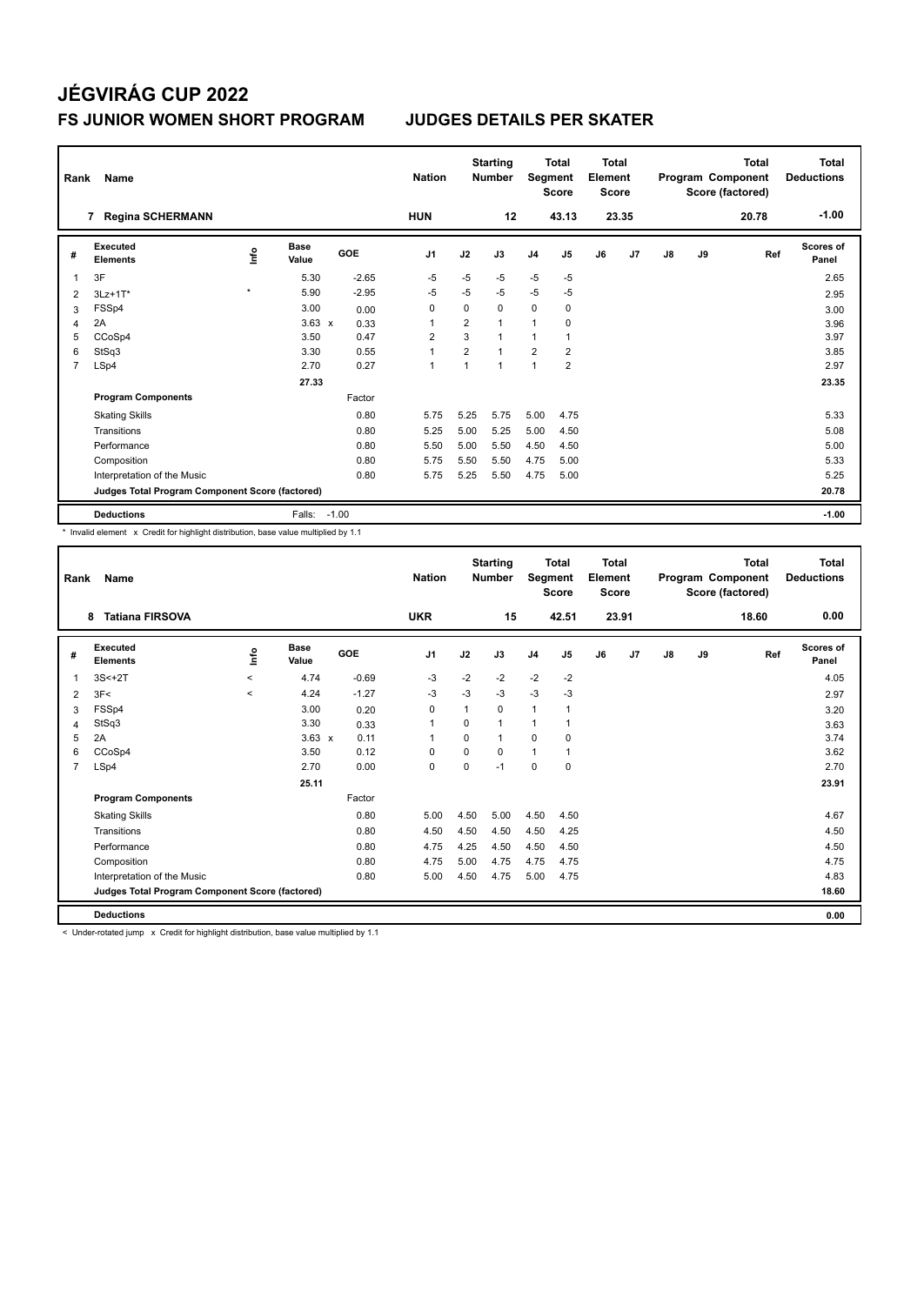#### **FS JUNIOR WOMEN SHORT PROGRAM JUDGES DETAILS PER SKATER**

| Rank           | Name                                            |      |                      |            | <b>Nation</b>  |                | <b>Starting</b><br><b>Number</b> | Segment        | <b>Total</b><br><b>Score</b> | <b>Total</b><br>Element<br><b>Score</b> |       |    |    | <b>Total</b><br>Program Component<br>Score (factored) | <b>Total</b><br><b>Deductions</b> |
|----------------|-------------------------------------------------|------|----------------------|------------|----------------|----------------|----------------------------------|----------------|------------------------------|-----------------------------------------|-------|----|----|-------------------------------------------------------|-----------------------------------|
|                | Lili KRIZSANOVSZKI<br>9                         |      |                      |            | <b>HUN</b>     |                | 19                               |                | 40.03                        |                                         | 20.63 |    |    | 20.40                                                 | $-1.00$                           |
| #              | Executed<br><b>Elements</b>                     | lnfo | <b>Base</b><br>Value | <b>GOE</b> | J <sub>1</sub> | J2             | J3                               | J <sub>4</sub> | J <sub>5</sub>               | J6                                      | J7    | J8 | J9 | Ref                                                   | Scores of<br>Panel                |
| 1              | 3Lz<<+COMBO                                     | <<   | 2.10                 | $-1.05$    | $-5$           | $-5$           | $-5$                             | $-5$           | $-5$                         |                                         |       |    |    |                                                       | 1.05                              |
| $\overline{2}$ | 2A                                              |      | 3.30                 | $-0.99$    | -3             | $-3$           | $-3$                             | $-3$           | -3                           |                                         |       |    |    |                                                       | 2.31                              |
| 3              | CCoSp4                                          |      | 3.50                 | 0.35       | 1              | 1              | 0                                | $\mathbf{1}$   | $\mathbf{1}$                 |                                         |       |    |    |                                                       | 3.85                              |
| 4              | 3Fe                                             | e    | 4.66 $x$             | $-1.27$    | $-3$           | $-3$           | $-3$                             | $-3$           | -3                           |                                         |       |    |    |                                                       | 3.39                              |
| 5              | FSSp4                                           |      | 3.00                 | 0.30       | $\overline{1}$ | $\mathbf{1}$   | 1                                | 1              | 1                            |                                         |       |    |    |                                                       | 3.30                              |
| 6              | StSq3                                           |      | 3.30                 | 0.55       | 1              | 3              | $\mathbf{1}$                     | $\overline{2}$ | $\overline{2}$               |                                         |       |    |    |                                                       | 3.85                              |
| 7              | LSp4                                            |      | 2.70                 | 0.18       | $\mathbf 0$    | $\overline{2}$ | $\mathbf 0$                      | 1              | $\overline{1}$               |                                         |       |    |    |                                                       | 2.88                              |
|                |                                                 |      | 22.56                |            |                |                |                                  |                |                              |                                         |       |    |    |                                                       | 20.63                             |
|                | <b>Program Components</b>                       |      |                      | Factor     |                |                |                                  |                |                              |                                         |       |    |    |                                                       |                                   |
|                | <b>Skating Skills</b>                           |      |                      | 0.80       | 5.00           | 5.00           | 5.00                             | 5.00           | 4.75                         |                                         |       |    |    |                                                       | 5.00                              |
|                | Transitions                                     |      |                      | 0.80       | 5.00           | 4.75           | 4.75                             | 4.75           | 4.50                         |                                         |       |    |    |                                                       | 4.75                              |
|                | Performance                                     |      |                      | 0.80       | 5.50           | 5.50           | 5.25                             | 5.00           | 4.50                         |                                         |       |    |    |                                                       | 5.25                              |
|                | Composition                                     |      |                      | 0.80       | 5.25           | 5.25           | 5.25                             | 5.25           | 5.00                         |                                         |       |    |    |                                                       | 5.25                              |
|                | Interpretation of the Music                     |      |                      | 0.80       | 5.25           | 5.75           | 5.25                             | 5.25           | 5.00                         |                                         |       |    |    |                                                       | 5.25                              |
|                | Judges Total Program Component Score (factored) |      |                      |            |                |                |                                  |                |                              |                                         |       |    |    |                                                       | 20.40                             |
|                | <b>Deductions</b>                               |      | Falls:               | $-1.00$    |                |                |                                  |                |                              |                                         |       |    |    |                                                       | $-1.00$                           |

<< Downgraded jump x Credit for highlight distribution, base value multiplied by 1.1 e Wrong edge

| Rank           | Name                                            |             |                      |         | <b>Nation</b>  |             | <b>Starting</b><br><b>Number</b> | Segment        | <b>Total</b><br><b>Score</b> | Total<br>Element<br><b>Score</b> |       |    |    | <b>Total</b><br>Program Component<br>Score (factored) | <b>Total</b><br><b>Deductions</b> |
|----------------|-------------------------------------------------|-------------|----------------------|---------|----------------|-------------|----------------------------------|----------------|------------------------------|----------------------------------|-------|----|----|-------------------------------------------------------|-----------------------------------|
|                | <b>Réka BÉRES</b><br>10                         |             |                      |         | <b>HUN</b>     |             | 11                               |                | 36.62                        |                                  | 19.50 |    |    | 17.12                                                 | 0.00                              |
| #              | Executed<br><b>Elements</b>                     | <u>info</u> | <b>Base</b><br>Value | GOE     | J <sub>1</sub> | J2          | J3                               | J <sub>4</sub> | J5                           | J6                               | J7    | J8 | J9 | Ref                                                   | <b>Scores of</b><br>Panel         |
| 1              | 2A                                              |             | 3.30                 | 0.00    | 0              | $-1$        | 0                                | $\mathbf 0$    | 0                            |                                  |       |    |    |                                                       | 3.30                              |
| 2              | $2Lz+2Lo$                                       |             | 3.80                 | $-0.14$ | 0              | $-1$        | 0                                | $-1$           | $-1$                         |                                  |       |    |    |                                                       | 3.66                              |
| 3              | FSSp3                                           |             | 2.60                 | $-0.17$ | $-1$           | $-1$        | 0                                | $-1$           | 0                            |                                  |       |    |    |                                                       | 2.43                              |
| 4              | 2F                                              |             | $1.98 \times$        | 0.00    | 0              | $\Omega$    | $\Omega$                         | 0              | 0                            |                                  |       |    |    |                                                       | 1.98                              |
| 5              | LSp4                                            |             | 2.70                 | 0.00    | $\Omega$       | $\Omega$    | $\Omega$                         | $\Omega$       | $\Omega$                     |                                  |       |    |    |                                                       | 2.70                              |
| 6              | StSq2                                           |             | 2.60                 | $-0.17$ | 0              | $-1$        | 0                                | $-2$           | $-1$                         |                                  |       |    |    |                                                       | 2.43                              |
| $\overline{7}$ | CCoSp3                                          |             | 3.00                 | 0.00    | $\mathbf 0$    | $\mathbf 0$ | 1                                | $\mathbf 0$    | $\mathbf 0$                  |                                  |       |    |    |                                                       | 3.00                              |
|                |                                                 |             | 19.98                |         |                |             |                                  |                |                              |                                  |       |    |    |                                                       | 19.50                             |
|                | <b>Program Components</b>                       |             |                      | Factor  |                |             |                                  |                |                              |                                  |       |    |    |                                                       |                                   |
|                | <b>Skating Skills</b>                           |             |                      | 0.80    | 4.75           | 4.50        | 4.75                             | 4.00           | 4.25                         |                                  |       |    |    |                                                       | 4.50                              |
|                | Transitions                                     |             |                      | 0.80    | 4.25           | 4.00        | 4.25                             | 3.75           | 4.00                         |                                  |       |    |    |                                                       | 4.08                              |
|                | Performance                                     |             |                      | 0.80    | 4.50           | 4.00        | 4.50                             | 3.75           | 4.25                         |                                  |       |    |    |                                                       | 4.25                              |
|                | Composition                                     |             |                      | 0.80    | 4.25           | 4.25        | 4.25                             | 4.00           | 4.50                         |                                  |       |    |    |                                                       | 4.25                              |
|                | Interpretation of the Music                     |             |                      | 0.80    | 4.50           | 4.00        | 4.50                             | 4.00           | 4.50                         |                                  |       |    |    |                                                       | 4.33                              |
|                | Judges Total Program Component Score (factored) |             |                      |         |                |             |                                  |                |                              |                                  |       |    |    |                                                       | 17.12                             |
|                | <b>Deductions</b>                               |             |                      |         |                |             |                                  |                |                              |                                  |       |    |    |                                                       | 0.00                              |

x Credit for highlight distribution, base value multiplied by 1.1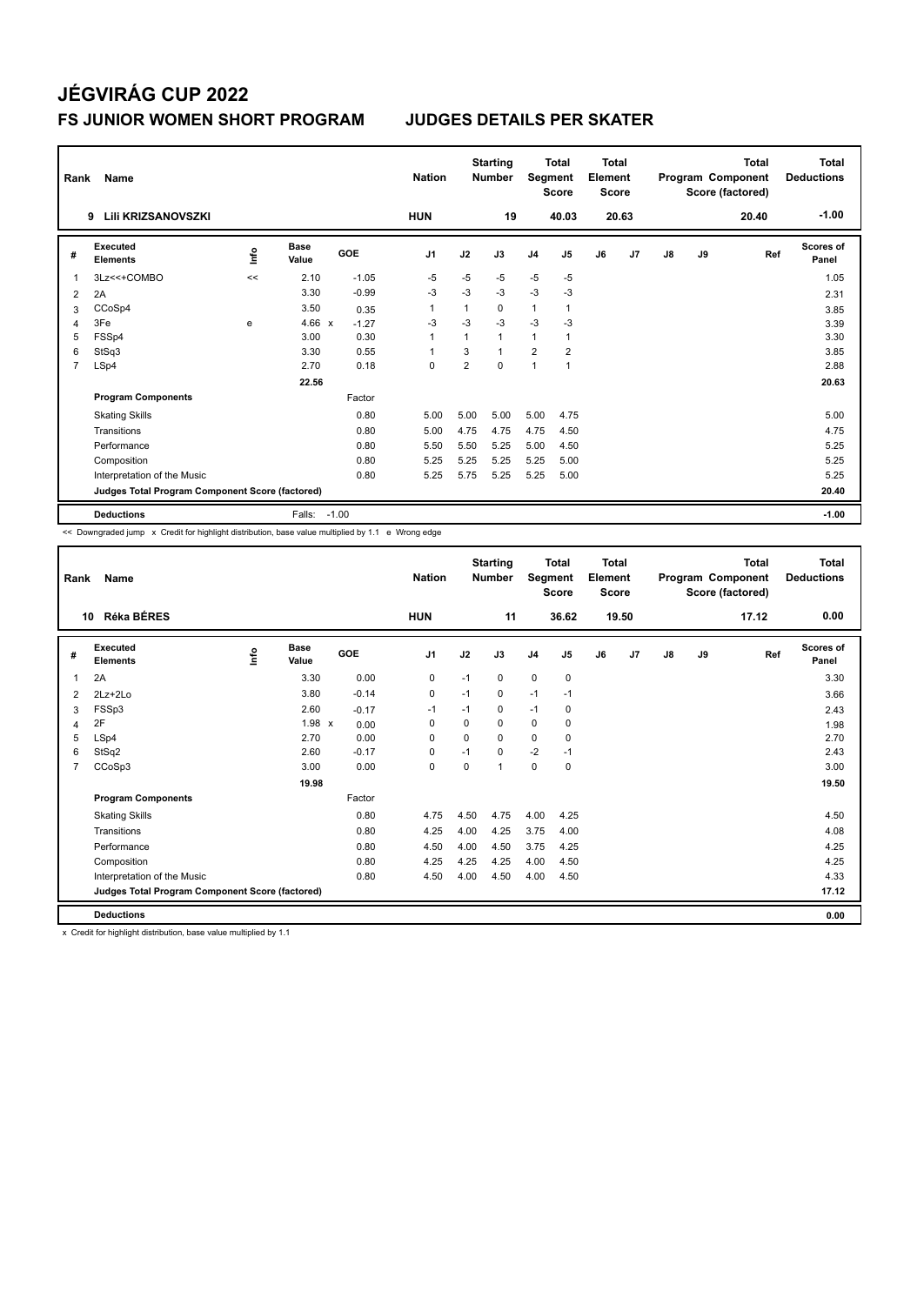### **JÉGVIRÁG CUP 2022 FS JUNIOR WOMEN SHORT PROGRAM JUDGES DETAILS PER SKATER**

| Rank           | Name<br><b>Alina ANDRIEVSKA</b><br>11           |           |                      |         |                |      | <b>Starting</b><br><b>Number</b> |                | <b>Total</b><br>Segment<br><b>Score</b> | <b>Total</b><br>Element<br><b>Score</b> |       |               |    | <b>Total</b><br>Program Component<br>Score (factored) | <b>Total</b><br><b>Deductions</b> |
|----------------|-------------------------------------------------|-----------|----------------------|---------|----------------|------|----------------------------------|----------------|-----------------------------------------|-----------------------------------------|-------|---------------|----|-------------------------------------------------------|-----------------------------------|
|                |                                                 |           |                      |         | <b>UKR</b>     |      | 14                               |                | 36.42                                   |                                         | 19.22 |               |    | 17.20                                                 | 0.00                              |
| #              | Executed<br><b>Elements</b>                     | lnfo      | <b>Base</b><br>Value | GOE     | J <sub>1</sub> | J2   | J3                               | J <sub>4</sub> | J <sub>5</sub>                          | J6                                      | J7    | $\mathsf{J}8$ | J9 | Ref                                                   | Scores of<br>Panel                |
| 1              | 2A<                                             | $\prec$   | 2.64                 | $-0.70$ | $-3$           | $-2$ | $-2$                             | $-3$           | $-3$                                    |                                         |       |               |    |                                                       | 1.94                              |
| $\overline{2}$ | $3S<+2T$                                        | $\hat{~}$ | 4.74                 | $-0.80$ | $-3$           | $-2$ | $-3$                             | $-2$           | $-2$                                    |                                         |       |               |    |                                                       | 3.94                              |
| 3              | FSSp4                                           |           | 3.00                 | 0.10    | 0              | 0    | $\mathbf 0$                      | $\overline{1}$ | $\overline{1}$                          |                                         |       |               |    |                                                       | 3.10                              |
| 4              | CCoSp4                                          |           | 3.50                 | 0.35    | 1              | 1    | $\mathbf{1}$                     | 1              |                                         |                                         |       |               |    |                                                       | 3.85                              |
| 5              | 2F                                              |           | $1.98 \times$        | 0.00    | 0              | 0    | $\mathbf 0$                      | 0              | 0                                       |                                         |       |               |    |                                                       | 1.98                              |
| 6              | StSq2                                           |           | 2.60                 | $-0.09$ | $\Omega$       | 0    | $-1$                             | $\mathbf 0$    | $-1$                                    |                                         |       |               |    |                                                       | 2.51                              |
| $\overline{7}$ | LSp2                                            |           | 1.90                 | 0.00    | 0              | 0    | $-1$                             | 0              | 0                                       |                                         |       |               |    |                                                       | 1.90                              |
|                |                                                 |           | 20.36                |         |                |      |                                  |                |                                         |                                         |       |               |    |                                                       | 19.22                             |
|                | <b>Program Components</b>                       |           |                      | Factor  |                |      |                                  |                |                                         |                                         |       |               |    |                                                       |                                   |
|                | <b>Skating Skills</b>                           |           |                      | 0.80    | 5.00           | 4.75 | 4.75                             | 4.25           | 4.25                                    |                                         |       |               |    |                                                       | 4.58                              |
|                | Transitions                                     |           |                      | 0.80    | 4.25           | 4.00 | 4.00                             | 4.00           | 4.00                                    |                                         |       |               |    |                                                       | 4.00                              |
|                | Performance                                     |           |                      | 0.80    | 4.00           | 4.00 | 4.50                             | 4.00           | 4.00                                    |                                         |       |               |    |                                                       | 4.00                              |
|                | Composition                                     |           |                      | 0.80    | 4.50           | 4.50 | 4.75                             | 4.50           | 4.25                                    |                                         |       |               |    |                                                       | 4.50                              |
|                | Interpretation of the Music                     |           |                      | 0.80    | 4.25           | 4.75 | 4.50                             | 4.50           | 4.25                                    |                                         |       |               |    |                                                       | 4.42                              |
|                | Judges Total Program Component Score (factored) |           |                      |         |                |      |                                  |                |                                         |                                         |       |               |    |                                                       | 17.20                             |
|                | <b>Deductions</b>                               |           |                      |         |                |      |                                  |                |                                         |                                         |       |               |    |                                                       | 0.00                              |

< Under-rotated jump x Credit for highlight distribution, base value multiplied by 1.1

| Rank           | Name                                            |             |                      |         | <b>Nation</b>  |                | <b>Starting</b><br><b>Number</b> | Segment        | Total<br><b>Score</b>    | <b>Total</b><br>Element<br><b>Score</b> |       |    |    | <b>Total</b><br>Program Component<br>Score (factored) | <b>Total</b><br><b>Deductions</b> |
|----------------|-------------------------------------------------|-------------|----------------------|---------|----------------|----------------|----------------------------------|----------------|--------------------------|-----------------------------------------|-------|----|----|-------------------------------------------------------|-----------------------------------|
|                | Anastasija ARKHYPOVA<br>12                      |             |                      |         | <b>UKR</b>     |                | 4                                |                | 36.23                    |                                         | 17.37 |    |    | 18.86                                                 | 0.00                              |
| #              | Executed<br><b>Elements</b>                     | <u>info</u> | <b>Base</b><br>Value | GOE     | J <sub>1</sub> | J2             | J3                               | J <sub>4</sub> | J <sub>5</sub>           | J6                                      | J7    | J8 | J9 | Ref                                                   | <b>Scores of</b><br>Panel         |
| 1              | 1T*+COMBO                                       | $\star$     | 0.00                 | 0.00    |                |                |                                  |                | $\overline{\phantom{a}}$ |                                         |       |    |    |                                                       | 0.00                              |
| 2              | 3F<<                                            | <<          | 1.80                 | $-0.90$ | $-5$           | $-5$           | $-5$                             | $-5$           | $-5$                     |                                         |       |    |    |                                                       | 0.90                              |
| 3              | FSSp3                                           |             | 2.60                 | 0.00    | 0              | 0              | 0                                | 0              | 0                        |                                         |       |    |    |                                                       | 2.60                              |
| 4              | 2A                                              |             | $3.63 \times$        | 0.00    | $\Omega$       | $\overline{1}$ | $\Omega$                         | $\Omega$       | 0                        |                                         |       |    |    |                                                       | 3.63                              |
| 5              | CCoSp4                                          |             | 3.50                 | 0.47    |                | $\overline{ }$ | $\overline{1}$                   | $\overline{2}$ | $\overline{2}$           |                                         |       |    |    |                                                       | 3.97                              |
| 6              | StSq3                                           |             | 3.30                 | 0.33    | $\overline{1}$ | 2              | 1                                | 1              | $-1$                     |                                         |       |    |    |                                                       | 3.63                              |
| $\overline{7}$ | LSp3                                            |             | 2.40                 | 0.24    | $\overline{1}$ | $\mathbf{1}$   | 1                                | 1              | $\mathbf{1}$             |                                         |       |    |    |                                                       | 2.64                              |
|                |                                                 |             | 17.23                |         |                |                |                                  |                |                          |                                         |       |    |    |                                                       | 17.37                             |
|                | <b>Program Components</b>                       |             |                      | Factor  |                |                |                                  |                |                          |                                         |       |    |    |                                                       |                                   |
|                | <b>Skating Skills</b>                           |             |                      | 0.80    | 5.50           | 5.00           | 5.00                             | 4.75           | 4.50                     |                                         |       |    |    |                                                       | 4.92                              |
|                | Transitions                                     |             |                      | 0.80    | 4.75           | 4.75           | 4.50                             | 4.25           | 4.25                     |                                         |       |    |    |                                                       | 4.50                              |
|                | Performance                                     |             |                      | 0.80    | 4.25           | 4.00           | 4.50                             | 4.00           | 4.00                     |                                         |       |    |    |                                                       | 4.08                              |
|                | Composition                                     |             |                      | 0.80    | 5.00           | 5.25           | 5.00                             | 5.25           | 5.00                     |                                         |       |    |    |                                                       | 5.08                              |
|                | Interpretation of the Music                     |             |                      | 0.80    | 5.25           | 5.00           | 4.75                             | 5.00           | 5.00                     |                                         |       |    |    |                                                       | 5.00                              |
|                | Judges Total Program Component Score (factored) |             |                      |         |                |                |                                  |                |                          |                                         |       |    |    |                                                       | 18.86                             |
|                | <b>Deductions</b>                               |             |                      |         |                |                |                                  |                |                          |                                         |       |    |    |                                                       | 0.00                              |

<< Downgraded jump \* Invalid element x Credit for highlight distribution, base value multiplied by 1.1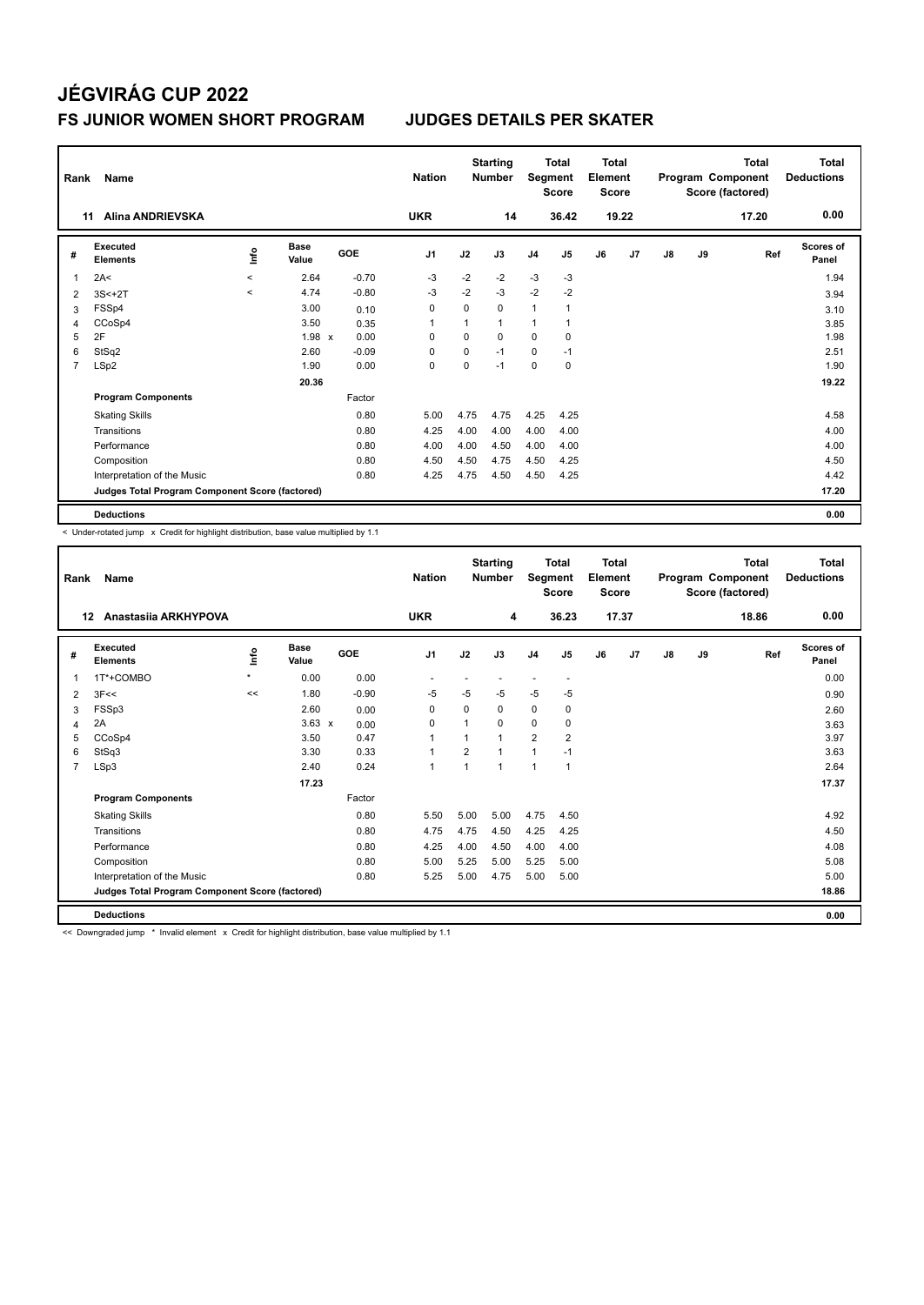#### **FS JUNIOR WOMEN SHORT PROGRAM JUDGES DETAILS PER SKATER**

| Rank           | Name                                            |    |                      |            | <b>Nation</b>  |                | <b>Starting</b><br><b>Number</b> |                | <b>Total</b><br>Segment<br><b>Score</b> | Total<br>Element<br><b>Score</b> |       |               |    | <b>Total</b><br>Program Component<br>Score (factored) | Total<br><b>Deductions</b> |
|----------------|-------------------------------------------------|----|----------------------|------------|----------------|----------------|----------------------------------|----------------|-----------------------------------------|----------------------------------|-------|---------------|----|-------------------------------------------------------|----------------------------|
|                | <b>Zsüliett CSOMBOK</b><br>13                   |    |                      |            | <b>HUN</b>     |                | 6                                |                | 34.37                                   |                                  | 18.17 |               |    | 17.20                                                 | $-1.00$                    |
| #              | Executed<br><b>Elements</b>                     | ۴ů | <b>Base</b><br>Value | <b>GOE</b> | J <sub>1</sub> | J2             | J3                               | J <sub>4</sub> | J <sub>5</sub>                          | J6                               | J7    | $\mathsf{J}8$ | J9 | Ref                                                   | Scores of<br>Panel         |
|                | 2F                                              |    | 1.80                 | 0.00       | 1              | 0              | $\mathbf 0$                      | $\mathbf 0$    | $\pmb{0}$                               |                                  |       |               |    |                                                       | 1.80                       |
| 2              | 2A                                              |    | 3.30                 | $-1.65$    | $-5$           | $-5$           | -5                               | $-5$           | $-5$                                    |                                  |       |               |    |                                                       | 1.65                       |
| 3              | FSSp3                                           |    | 2.60                 | 0.00       | $-1$           | $\Omega$       | $\Omega$                         | $\mathbf 0$    | 0                                       |                                  |       |               |    |                                                       | 2.60                       |
| 4              | 2Lz+2Lo                                         |    | 3.80                 | 0.00       | 0              | 0              | 0                                | $\mathbf 0$    | 0                                       |                                  |       |               |    |                                                       | 3.80                       |
| 5              | CCoSp4                                          |    | 3.50                 | 0.00       | 0              | 0              | 0                                | 0              | 0                                       |                                  |       |               |    |                                                       | 3.50                       |
| 6              | StSq3                                           |    | 3.30                 | 0.22       | 1              | $\overline{2}$ | $\mathbf{1}$                     | 0              | 0                                       |                                  |       |               |    |                                                       | 3.52                       |
| $\overline{7}$ | LSp1                                            |    | 1.50                 | $-0.20$    | $-1$           | $-1$           | $-1$                             | $-2$           | $-2$                                    |                                  |       |               |    |                                                       | 1.30                       |
|                |                                                 |    | 19.80                |            |                |                |                                  |                |                                         |                                  |       |               |    |                                                       | 18.17                      |
|                | <b>Program Components</b>                       |    |                      | Factor     |                |                |                                  |                |                                         |                                  |       |               |    |                                                       |                            |
|                | <b>Skating Skills</b>                           |    |                      | 0.80       | 4.50           | 4.25           | 4.50                             | 4.25           | 4.25                                    |                                  |       |               |    |                                                       | 4.33                       |
|                | Transitions                                     |    |                      | 0.80       | 4.25           | 3.50           | 4.00                             | 4.00           | 4.00                                    |                                  |       |               |    |                                                       | 4.00                       |
|                | Performance                                     |    |                      | 0.80       | 4.50           | 4.25           | 4.50                             | 3.75           | 4.00                                    |                                  |       |               |    |                                                       | 4.25                       |
|                | Composition                                     |    |                      | 0.80       | 4.50           | 4.75           | 4.50                             | 4.00           | 4.50                                    |                                  |       |               |    |                                                       | 4.50                       |
|                | Interpretation of the Music                     |    |                      | 0.80       | 4.50           | 4.50           | 4.50                             | 3.75           | 4.25                                    |                                  |       |               |    |                                                       | 4.42                       |
|                | Judges Total Program Component Score (factored) |    |                      |            |                |                |                                  |                |                                         |                                  |       |               |    |                                                       | 17.20                      |
|                | <b>Deductions</b>                               |    | Falls: -1.00         |            |                |                |                                  |                |                                         |                                  |       |               |    |                                                       | $-1.00$                    |
|                |                                                 |    |                      |            |                |                |                                  |                |                                         |                                  |       |               |    |                                                       |                            |

| Rank           | Name                                            |         |                      |            | <b>Nation</b>  |                | <b>Starting</b><br><b>Number</b> | Segment        | <b>Total</b><br>Score | Total<br>Element<br><b>Score</b> |                |    |    | <b>Total</b><br>Program Component<br>Score (factored) | <b>Total</b><br><b>Deductions</b> |
|----------------|-------------------------------------------------|---------|----------------------|------------|----------------|----------------|----------------------------------|----------------|-----------------------|----------------------------------|----------------|----|----|-------------------------------------------------------|-----------------------------------|
|                | Dani Alyssa LOONSTRA<br>14                      |         |                      |            | <b>NED</b>     |                | 3                                |                | 34.34                 |                                  | 17.26          |    |    | 18.08                                                 | $-1.00$                           |
| #              | Executed<br><b>Elements</b>                     | lnfo    | <b>Base</b><br>Value | <b>GOE</b> | J <sub>1</sub> | J2             | J3                               | J <sub>4</sub> | J <sub>5</sub>        | J6                               | J <sub>7</sub> | J8 | J9 | Ref                                                   | <b>Scores of</b><br>Panel         |
| 1              | 3Lz<+COMBO                                      | $\prec$ | 4.72                 | $-2.36$    | $-5$           | $-5$           | $-5$                             | $-5$           | $-5$                  |                                  |                |    |    |                                                       | 2.36                              |
| 2              | 2F                                              |         | 1.80                 | 0.00       | $\mathbf 0$    | 0              | $\mathbf 0$                      | $\mathbf 0$    | $\mathbf 0$           |                                  |                |    |    |                                                       | 1.80                              |
| 3              | LSp4                                            |         | 2.70                 | 0.27       | -1             | 1              | $\Omega$                         | 1              |                       |                                  |                |    |    |                                                       | 2.97                              |
| 4              | StSq3                                           |         | 3.30                 | 0.33       | 1              | $\overline{2}$ | $\mathbf{1}$                     | 1              |                       |                                  |                |    |    |                                                       | 3.63                              |
| 5              | FSSp4                                           |         | 3.00                 | 0.20       | $\Omega$       | $\mathbf{1}$   | $\Omega$                         | 1              | 1                     |                                  |                |    |    |                                                       | 3.20                              |
| 6              | $1A^*$                                          | $\star$ | 0.00 x               | 0.00       |                |                |                                  |                |                       |                                  |                |    |    |                                                       | 0.00                              |
| $\overline{7}$ | CCoSp3                                          |         | 3.00                 | 0.30       | $\overline{1}$ | $\mathbf{1}$   | $\overline{1}$                   | $\overline{1}$ | $\overline{1}$        |                                  |                |    |    |                                                       | 3.30                              |
|                |                                                 |         | 18.52                |            |                |                |                                  |                |                       |                                  |                |    |    |                                                       | 17.26                             |
|                | <b>Program Components</b>                       |         |                      | Factor     |                |                |                                  |                |                       |                                  |                |    |    |                                                       |                                   |
|                | <b>Skating Skills</b>                           |         |                      | 0.80       | 5.25           | 4.75           | 4.75                             | 4.25           | 4.50                  |                                  |                |    |    |                                                       | 4.67                              |
|                | Transitions                                     |         |                      | 0.80       | 4.75           | 4.50           | 4.50                             | 4.00           | 4.25                  |                                  |                |    |    |                                                       | 4.42                              |
|                | Performance                                     |         |                      | 0.80       | 4.50           | 4.25           | 4.75                             | 4.00           | 4.00                  |                                  |                |    |    |                                                       | 4.25                              |
|                | Composition                                     |         |                      | 0.80       | 4.50           | 5.00           | 4.75                             | 4.25           | 4.50                  |                                  |                |    |    |                                                       | 4.58                              |
|                | Interpretation of the Music                     |         |                      | 0.80       | 5.00           | 4.50           | 4.75                             | 4.50           | 4.75                  |                                  |                |    |    |                                                       | 4.67                              |
|                | Judges Total Program Component Score (factored) |         |                      |            |                |                |                                  |                |                       |                                  |                |    |    |                                                       | 18.08                             |
|                | <b>Deductions</b>                               |         | Falls:               | $-1.00$    |                |                |                                  |                |                       |                                  |                |    |    |                                                       | $-1.00$                           |

< Under-rotated jump \* Invalid element x Credit for highlight distribution, base value multiplied by 1.1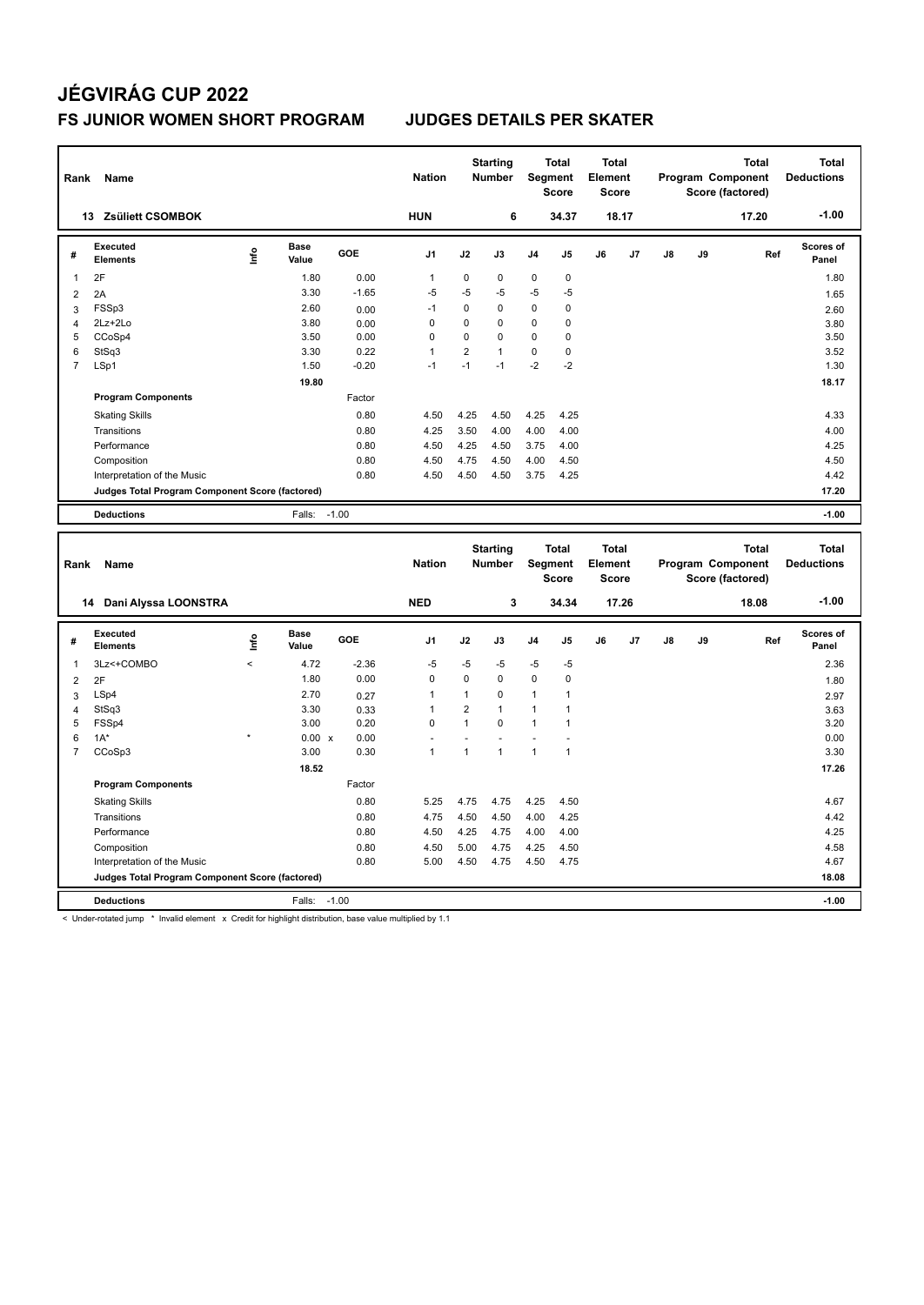### **FS JUNIOR WOMEN SHORT PROGRAM JUDGES DETAILS PER SKATER**

| Rank           | Name<br>Sophia Natalie DAYAN<br>15              |      |                      |         | <b>Nation</b><br><b>ARG</b> |          | <b>Starting</b><br><b>Number</b><br>5 | Segment        | <b>Total</b><br><b>Score</b><br>32.32 | <b>Total</b><br>Element<br><b>Score</b> | 16.12 |               |    | <b>Total</b><br>Program Component<br>Score (factored)<br>17.20 | <b>Total</b><br><b>Deductions</b><br>$-1.00$ |
|----------------|-------------------------------------------------|------|----------------------|---------|-----------------------------|----------|---------------------------------------|----------------|---------------------------------------|-----------------------------------------|-------|---------------|----|----------------------------------------------------------------|----------------------------------------------|
|                |                                                 |      |                      |         |                             |          |                                       |                |                                       |                                         |       |               |    |                                                                |                                              |
| #              | Executed<br><b>Elements</b>                     | lnfo | <b>Base</b><br>Value | GOE     | J <sub>1</sub>              | J2       | J3                                    | J <sub>4</sub> | J <sub>5</sub>                        | J6                                      | J7    | $\mathsf{J}8$ | J9 | Ref                                                            | Scores of<br>Panel                           |
|                | 3S<<+COMBO                                      | <<   | 1.30                 | $-0.65$ | $-5$                        | $-5$     | $-5$                                  | $-5$           | $-5$                                  |                                         |       |               |    |                                                                | 0.65                                         |
| $\overline{2}$ | 2A                                              |      | 3.30                 | $-0.99$ | $-3$                        | $-4$     | $-3$                                  | $-3$           | $-1$                                  |                                         |       |               |    |                                                                | 2.31                                         |
| 3              | FSSp4                                           |      | 3.00                 | 0.10    | 0                           | 0        | $\Omega$                              | $\mathbf{1}$   | $\overline{1}$                        |                                         |       |               |    |                                                                | 3.10                                         |
| 4              | 2F                                              |      | $1.98 \times$        | $-0.30$ | $-2$                        | $-3$     | $-1$                                  | $-2$           | $-1$                                  |                                         |       |               |    |                                                                | 1.68                                         |
| 5              | LSp3                                            |      | 2.40                 | $-0.24$ | $-1$                        | $-1$     | $\mathbf 0$                           | $-1$           | $-1$                                  |                                         |       |               |    |                                                                | 2.16                                         |
| 6              | StSq2                                           |      | 2.60                 | 0.00    | $\Omega$                    | $\Omega$ | $\Omega$                              | $\Omega$       | 0                                     |                                         |       |               |    |                                                                | 2.60                                         |
| 7              | CCoSp4                                          |      | 3.50                 | 0.12    | 0                           | 0        | $\mathbf 0$                           | 1              | $\overline{1}$                        |                                         |       |               |    |                                                                | 3.62                                         |
|                |                                                 |      | 18.08                |         |                             |          |                                       |                |                                       |                                         |       |               |    |                                                                | 16.12                                        |
|                | <b>Program Components</b>                       |      |                      | Factor  |                             |          |                                       |                |                                       |                                         |       |               |    |                                                                |                                              |
|                | <b>Skating Skills</b>                           |      |                      | 0.80    | 4.50                        | 4.25     | 4.50                                  | 4.25           | 4.25                                  |                                         |       |               |    |                                                                | 4.33                                         |
|                | Transitions                                     |      |                      | 0.80    | 4.25                        | 3.75     | 4.25                                  | 4.25           | 4.00                                  |                                         |       |               |    |                                                                | 4.17                                         |
|                | Performance                                     |      |                      | 0.80    | 4.50                        | 4.00     | 4.50                                  | 4.00           | 4.00                                  |                                         |       |               |    |                                                                | 4.17                                         |
|                | Composition                                     |      |                      | 0.80    | 4.50                        | 4.25     | 4.50                                  | 4.50           | 4.50                                  |                                         |       |               |    |                                                                | 4.50                                         |
|                | Interpretation of the Music                     |      |                      | 0.80    | 4.25                        | 3.75     | 4.25                                  | 4.50           | 4.50                                  |                                         |       |               |    |                                                                | 4.33                                         |
|                | Judges Total Program Component Score (factored) |      |                      |         |                             |          |                                       |                |                                       |                                         |       |               |    |                                                                | 17.20                                        |
|                | <b>Deductions</b>                               |      | Falls:               | $-1.00$ |                             |          |                                       |                |                                       |                                         |       |               |    |                                                                | $-1.00$                                      |

<< Downgraded jump x Credit for highlight distribution, base value multiplied by 1.1

| Rank           | <b>Name</b>                                     |      |                      |         | <b>Nation</b>  |          | <b>Starting</b><br><b>Number</b> | Segment        | <b>Total</b><br><b>Score</b> | Total<br>Element<br><b>Score</b> |       |               |    | <b>Total</b><br>Program Component<br>Score (factored) | <b>Total</b><br><b>Deductions</b> |
|----------------|-------------------------------------------------|------|----------------------|---------|----------------|----------|----------------------------------|----------------|------------------------------|----------------------------------|-------|---------------|----|-------------------------------------------------------|-----------------------------------|
|                | Hanna LÕRINCZ<br>16                             |      |                      |         | <b>HUN</b>     |          | 13                               |                | 31.13                        |                                  | 14.25 |               |    | 16.88                                                 | 0.00                              |
| #              | Executed<br><b>Elements</b>                     | ١nfo | <b>Base</b><br>Value | GOE     | J <sub>1</sub> | J2       | J3                               | J <sub>4</sub> | J5                           | J6                               | J7    | $\mathsf{J}8$ | J9 | Ref                                                   | Scores of<br>Panel                |
|                | $3S < +2T$                                      | <<   | 2.60                 | $-0.52$ | $-4$           | $-4$     | $-3$                             | $-4$           | $-4$                         |                                  |       |               |    |                                                       | 2.08                              |
| 2              | 2A<<                                            | <<   | 1.10                 | $-0.37$ | -4             | $-3$     | $-3$                             | $-4$           | $-3$                         |                                  |       |               |    |                                                       | 0.73                              |
| 3              | CCoSp4                                          |      | 3.50                 | 0.00    | 0              | 0        | 0                                | $\mathbf 0$    | 0                            |                                  |       |               |    |                                                       | 3.50                              |
| 4              | 2F                                              |      | 1.80                 | 0.00    | 0              | $\Omega$ | 0                                | 0              |                              |                                  |       |               |    |                                                       | 1.80                              |
| 5              | CSp2                                            |      | 1.80                 | 0.00    | $\Omega$       | $-1$     | $\Omega$                         | $\mathbf 0$    | $\Omega$                     |                                  |       |               |    |                                                       | 1.80                              |
| 6              | StSq1                                           |      | 1.80                 | $-0.06$ | $\mathbf 0$    | $-1$     | 0                                | $-1$           | 0                            |                                  |       |               |    |                                                       | 1.74                              |
| $\overline{7}$ | FSSp3                                           |      | 2.60                 | 0.00    | 0              | $\Omega$ | 0                                | 0              | 0                            |                                  |       |               |    |                                                       | 2.60                              |
|                |                                                 |      | 15.20                |         |                |          |                                  |                |                              |                                  |       |               |    |                                                       | 14.25                             |
|                | <b>Program Components</b>                       |      |                      | Factor  |                |          |                                  |                |                              |                                  |       |               |    |                                                       |                                   |
|                | <b>Skating Skills</b>                           |      |                      | 0.80    | 4.25           | 4.50     | 4.25                             | 4.00           | 4.25                         |                                  |       |               |    |                                                       | 4.25                              |
|                | Transitions                                     |      |                      | 0.80    | 4.25           | 4.00     | 4.00                             | 3.75           | 4.00                         |                                  |       |               |    |                                                       | 4.00                              |
|                | Performance                                     |      |                      | 0.80    | 4.50           | 3.75     | 4.50                             | 3.75           | 4.25                         |                                  |       |               |    |                                                       | 4.17                              |
|                | Composition                                     |      |                      | 0.80    | 4.50           | 4.25     | 4.50                             | 4.00           | 4.75                         |                                  |       |               |    |                                                       | 4.42                              |
|                | Interpretation of the Music                     |      |                      | 0.80    | 4.25           | 4.25     | 4.25                             | 4.00           | 4.50                         |                                  |       |               |    |                                                       | 4.25                              |
|                | Judges Total Program Component Score (factored) |      |                      |         |                |          |                                  |                |                              |                                  |       |               |    |                                                       | 16.88                             |
|                | <b>Deductions</b>                               |      |                      |         |                |          |                                  |                |                              |                                  |       |               |    |                                                       | 0.00                              |

<< Downgraded jump